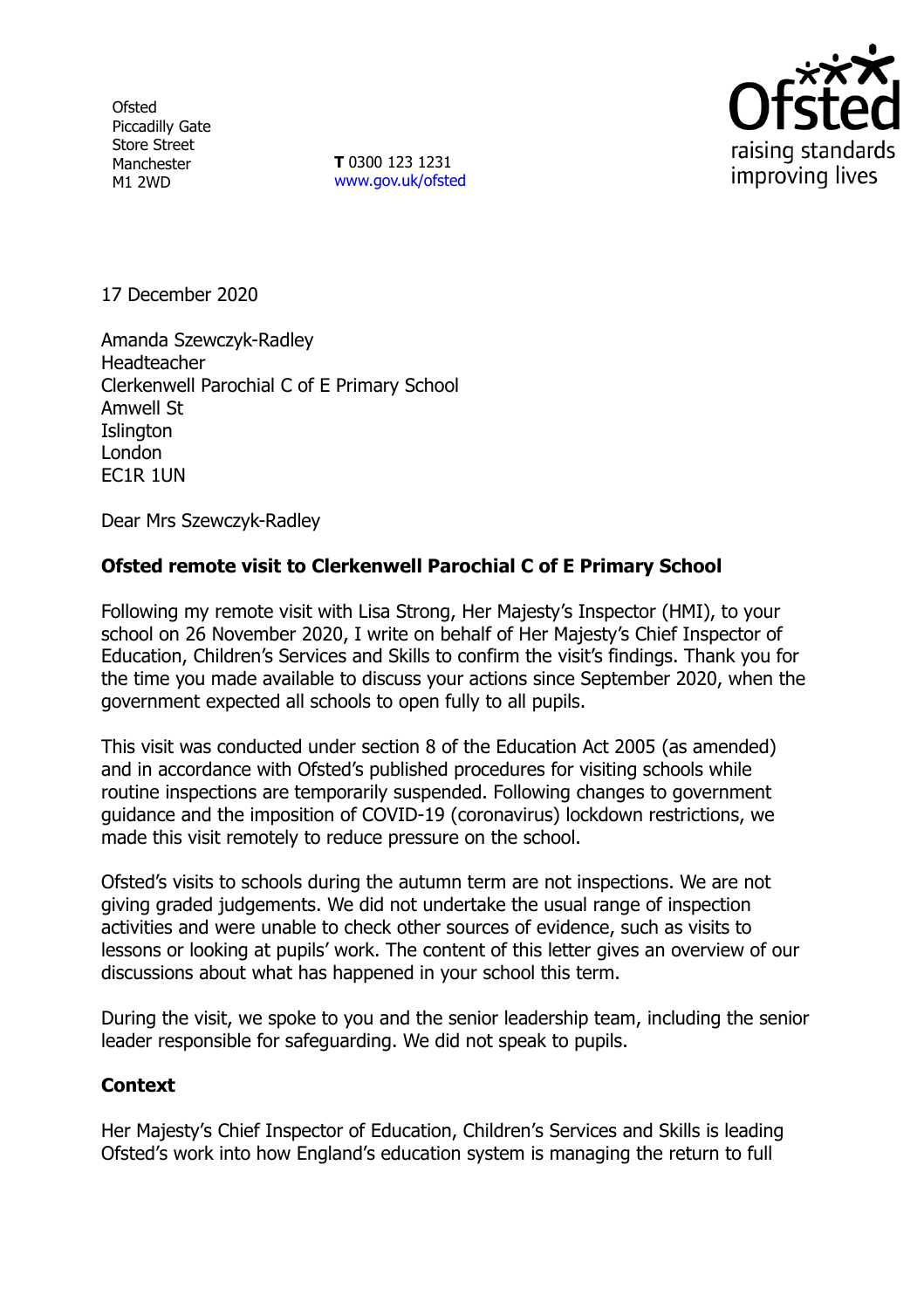

education for pupils following an extended break in formal schooling due to the COVID-19 pandemic.

In undertaking this focused work, HMI are visiting a broad range of schools. HMI will visit a sample of:

- approximately 1,200 schools across all Ofsted grades (outstanding, good, requires improvement and inadequate)
- maintained schools, academies and free schools, special schools and centres of alternative provision, including those in cities, and coastal, town or rural communities.

The information from this visit will feed into Ofsted's national reporting so that the insights can be shared with the government and the education sector. We did not find any significant concerns during the visit. In such a case, an inspection report would be published on our website and available to parents and carers.

We did not consider your response to COVID-19 during the spring and summer terms 2020, when the school was not open to all pupils.

## **From this visit, inspectors noted that:**

- The school had to close for two weeks in November 2020 because of a high number of COVID-19 infections.
- **Pupils are studying the usual curriculum subjects. Some subject content has** been adapted to include learning missed in the spring and summer term of 2020. Leaders plan to return pupils to their usual curriculum by the summer term 2021.
- In September 2020, teachers tested all pupils in reading and Years 1 and 2 in phonics. They found some pupils had difficulty reading longer texts with understanding. Some younger pupils had gaps in their knowledge of phonics. Teachers have organised extra lessons in phonics for these pupils. They are concentrating on giving pupils the chance to practise reading longer texts in reading lessons.
- Teachers have also checked pupils' mathematical knowledge. They found that some pupils do not always easily recall number facts. Some find it difficult to carry out calculations swiftly and accurately. Teachers have arranged extra lessons with each class to practise these areas. A few pupils are having individual help with mathematics.
- In other subjects, leaders are concerned that pupils' fitness and stamina have declined. They have timetabled extra physical education sessions each week to